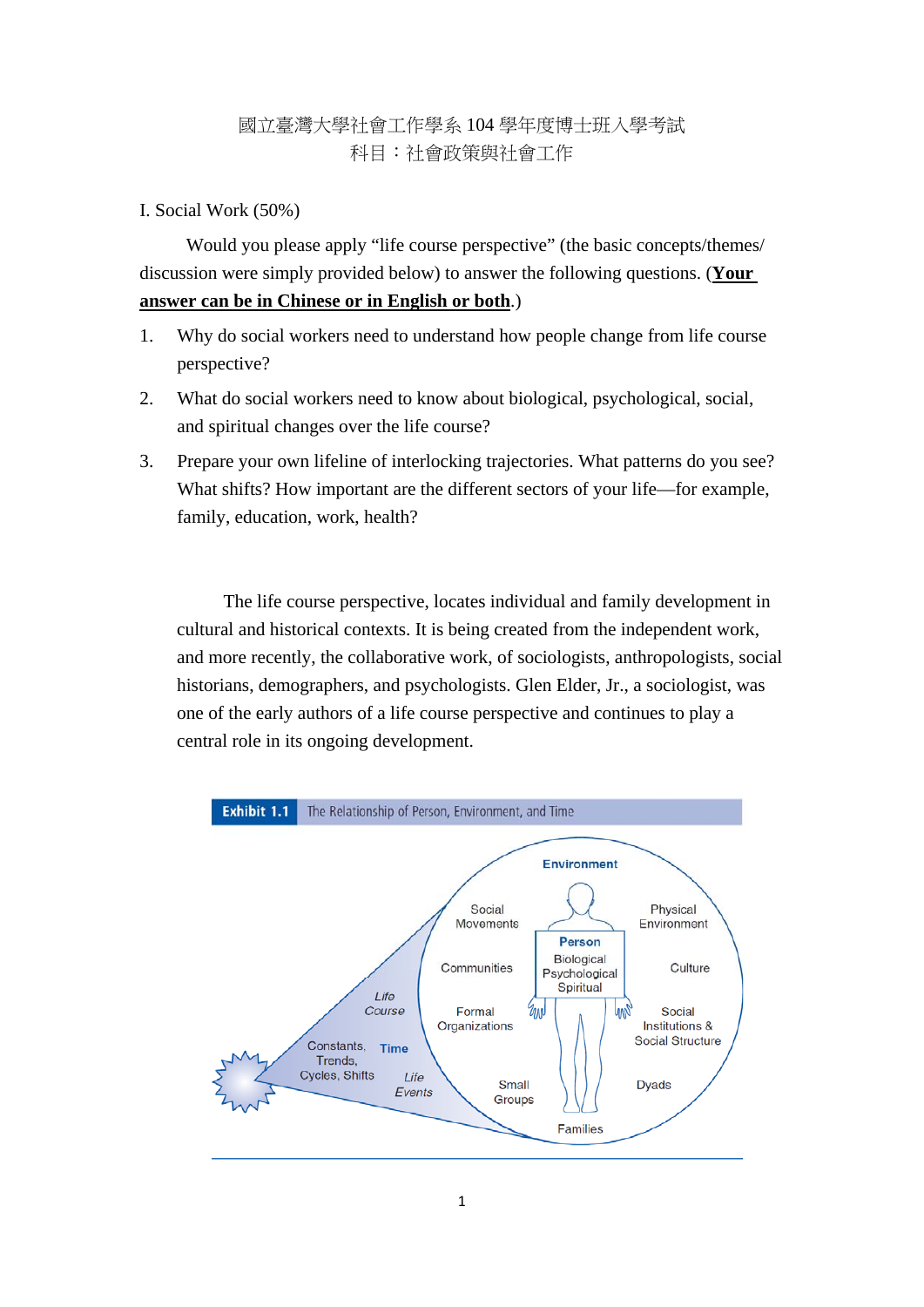The life course has been conceptualized from both micro and macro system vantage points. It has been studied from the perspective of the individual as *event history*, or the sequence of events, experiences, and transitions in a person's life from birth to death. It has also been studied from the perspective of the family, in terms of how family lives are synchronized across time. In addition, the life course has been studied as a property of cultures and social institutions that shape the pattern of individual and family lives. Some life course scholars have also conceptualized small groups, communities, formal organizations, and social movements as having life courses marked by both continuity and change (Riley, 1996; Settersten & Mayer, 1997).

# **Basic Concepts of the Life Course Perspective**

Before examining the major themes that have emerged to date from study of the life course, it is important to note a handful of staple concepts associated with the perspective: cohorts, transitions, trajectories, life events, and turning points.

#### Exhibit 1.2 Basic Concepts of the Life Course Perspective

Cohort: Group of persons who were born at the same historical time and who experience particular social changes within a given culture in the same sequence and at the same age Transition: Change in roles and statuses that represents a distinct departure from prior roles and statuses Trajectory: Long-term pattern of stability and change, which usually involves multiple transitions Life Event: Significant occurrence involving a relatively abrupt change that may produce serious and long-lasting effects Turning Point: Life event that produces a lasting shift in the life course trajectory

## *Cohorts*

Life course scholars have found the concept of cohort to be very useful in their efforts to capture the influence of the historical context on developmental pathways. A *cohort* is a group of persons who were born at the same historical time and experience particular social changes within a given culture in the same sequence and at the same age (Rosow, 1978; Ryder, 1965; Settersten & Mayer, 1997). Cohorts differ in size, and these differences affect opportunities for education, work, and family life. Some observers suggest, however, that cohorts develop strategies to cope with the circumstances they face.

#### *Transitions*

The life course perspective proposes that each person experiences a number of transitions in roles and statuses across the life course (George, 1993). Many transitions relate to family life: births, marriages, divorces, remarriages, deaths (Carter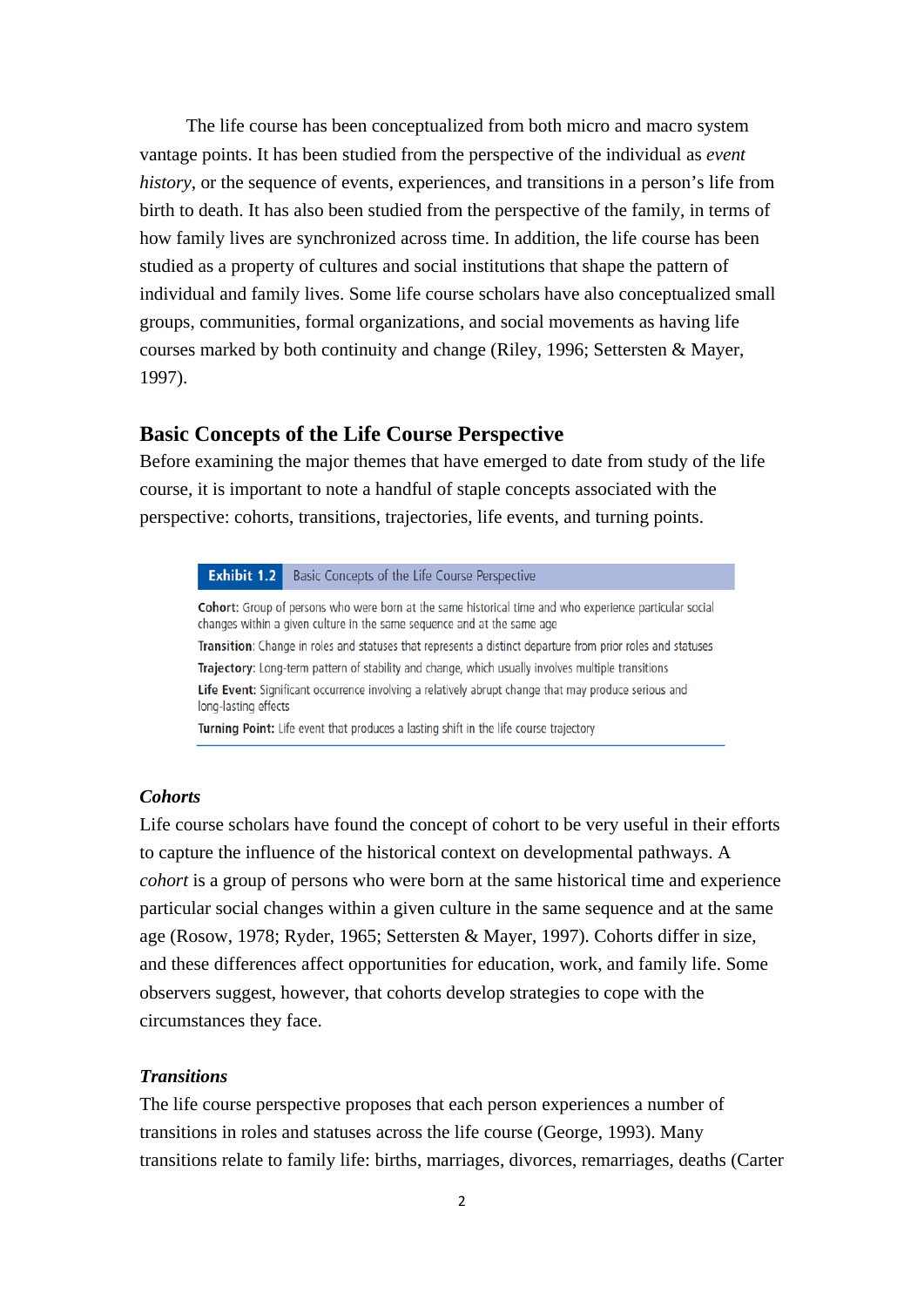& McGoldrick, 1999). Each transition changes family status and roles and typically involves exits and entrances of family members. Transitions in small groups, communities, and formal organizations also involve exits and entrances of members as well as changes in status and roles.

## *Trajectories*

The changes involved in transitions are discrete and bounded; when they happen, an old phase of life ends and a new phase begins. In contrast, trajectories involve long-term patterns of stability and change in a person's life and usually involve multiple transitions. Because individuals and families live their lives in multiple spheres, their lives are made up of multiple, intersecting trajectories—for example, family life trajectories, educational trajectories, work trajectories, and health trajectories (Cooksey, Menaghan, & Jekielek, 1997; Settersten & Mayer, 1997; Shanahan, Miech, & Elder, 1998)

## *Life Events*

A *life event* is a significant occurrence involving a relatively abrupt change that may produce serious and long-lasting effects (Settersten & Mayer, 1997). Life events require adaptation and may produce stress. Some researchers have developed instruments for evaluating the level of stress produced by specific life events, such as the frequently used Schedule of Recent Events, also called the Social Readjustment Scale, developed by Thomas Holmes and Richard Rahe (Holmes, 1978; Holmes & Rahe, 1967). Such life events inventories have been criticized by life course scholars on several grounds:

## *Turning Points*

A *turning point* is a special life event that produces a lasting shift, not simply a temporary detour, in the life course trajectory. As significant as they are to individuals' lives, turning points usually become obvious only as time passes (Wheaton & Gotlib, 1997). According to traditional developmental theory, the developmental trajectory is more or less continuous, proceeding steadily from one phase to another. But life course trajectories are seldom so smooth and predictable; they involve many discontinuities, or sudden breaks. Inertia tends to keep us on a particular trajectory, but turning points add twists and turns or even reversals to the life course (Wheaton & Gotlib, 1997). For example, we expect someone who is addicted to alcohol to continue to organize his or her life around that substance unless some event becomes a turning point for recovery.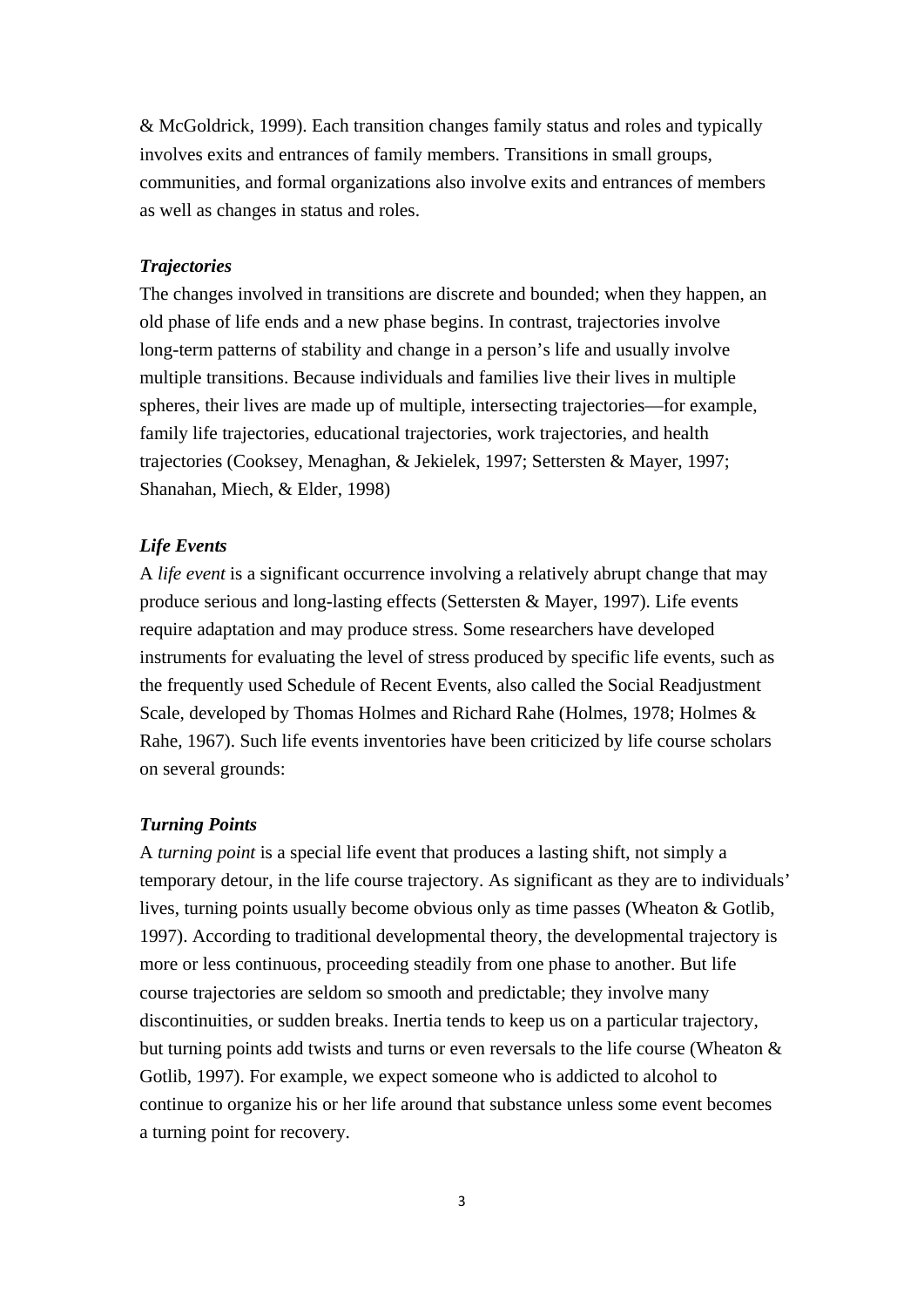Michael Rutter's research (1996) identifies three types of life events that can serve as turning points: (a) life events that either close or open opportunities; (b) life events that make a lasting change on the person's environment; and (c) life events that change a person's self-concept, beliefs, or expectations. Some events, such as migration to a new country, are momentous because they qualify as all three of these types of events.

## **Major Themes of the Life Course Perspective**

A decade ago, Glen Elder (1994) identified four dominant, and interrelated, themes in the life course approach: interplay of human lives and historical time, timing of lives, linked or interdependent lives, and human agency in making choices. Two other related themes have been identified more recently by Elder (1998) and Michael Shanahan (2000): diversity in life course trajectories and developmental risk and protection.

#### *Interplay of Human Lives and Historical Time*

Persons born in different years face different historical worlds, with different options and constraints—especially in rapidly changing societies. Consequently, historical time may produce *cohort effects*, which occur when social change affects one cohort differently than it affects other cohorts. For example, Elder's (1974) research on children and the Great Depression found that the life course trajectories of the cohort that were young children at the time of the economic downturn were more seriously affected by family hardship than the cohort that were in middle childhood and late adolescence at the time.

## *Timing of Lives*

Every society appears to use age as an important variable, and many social institutions in advanced industrial societies are organized, in part, around age—the age for starting school, the age of majority, retirement age, etc. (Settersten & Mayer, 1997).

#### *Linked or Interdependent Lives*

The life course perspective emphasizes the interdependence of human lives and the ways in which relationships both support and control an individual's behavior. *Social support*, defined as help rendered by others that benefits an individual (Thoits, 1985), is an obvious element of interdependent lives. But, relationships also control behavior through expectations, rewards, and punishments. The family is seen as the primary source of both support and control. Life course scholars have paid particular attention to how the lives of family members are linked across generations, noting that both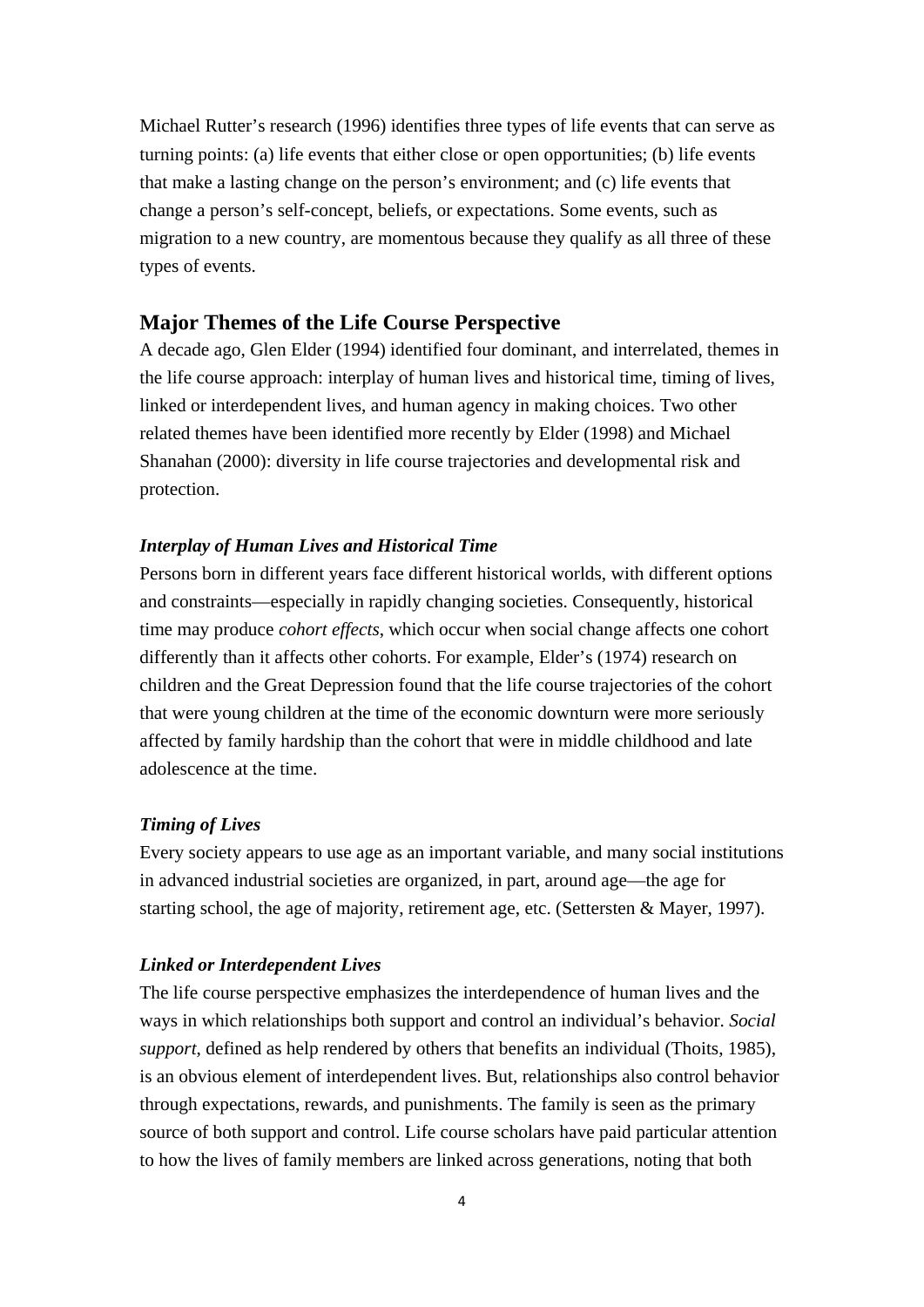opportunity and misfortune have an intergenerational impact. They also have been interested in how families are linked to the wider world.

# *Human Agency in Making Choices*

The emphasis on human agency, or the use of personal power to achieve one's goals, may be one of the most positive contributions of the life course perspective (Elder, 1998; Hareven, 2000). A look at the discipline of social history helps to explain why human agency is such an important concept for social workers.

# *Diversity in Life Course Trajectories*

Existing research indicates that, presently, men's life course trajectories are more rigidly structured, with fewer discontinuities, than women's. One explanation for this gender difference is that women's lives have been more strongly interwoven with the family domain than men's, and the family domain operates on nonlinear time, with many irregularities (Settersten & Lovegreen, 1998).

# *Developmental Risk and Protection*

As the life course perspective has continued to evolve, it has more clearly emphasized the links between the life events and transitions of childhood, adolescence, and adulthood (Shanahan, 2000). Life course scholars have suggested that it is not only simply the timing and sequencing of hardships but also their duration and spacing that provide risk for youth as they make the transition into adulthood. For instance, poverty alone is much less of a risk than chronic poverty (Shanahan, 2000).

# 資料來源:

- Elizabeth D. Hutchison (2003) . The life course perspective: A promising approach for bridging the micro and macro worlds for social workers. *Families in Society*, 86(1): 143-152.
- Life course approach. 2015.04.16. Abstracted from Wikipedia, the free encyclopedia. http://en.wikipedia.org/wiki/Life\_course\_approach.
- Elizabeth D. Hutchison (2003). Chapter one: A life course perspective. 2015.03.31 http://www.corwin.com/upm-data/16295\_Chapter\_1.pdf.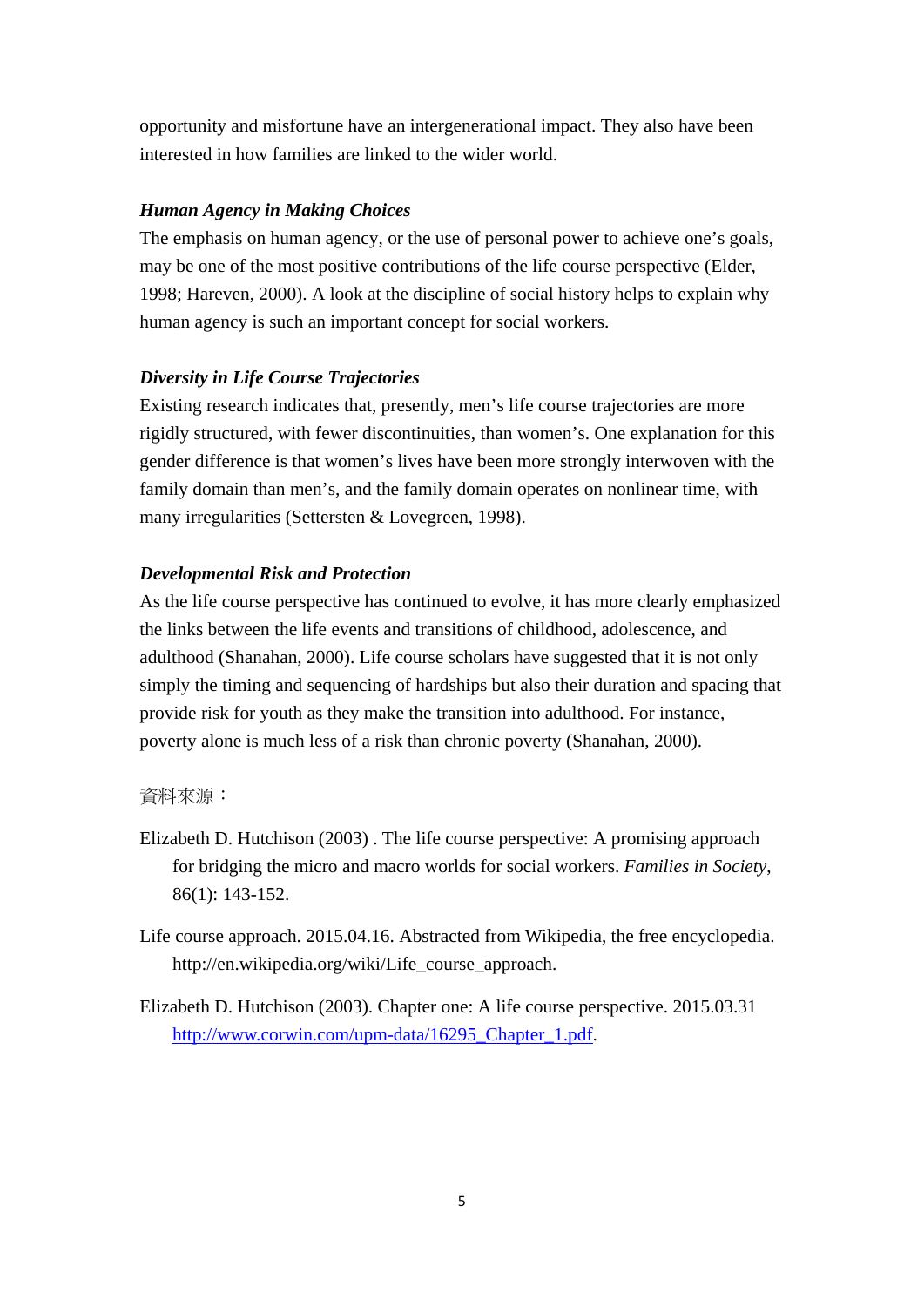II. Social Policy (50%)

Please answer the following questions **in Chinese**.

- 1. Notwithstanding the powerful theoretical arguments supporting the general idea of the welfare state, there is major and continuing debate round two broad sets of questions. Please discuss the following questions. (25%)
	- (1) Is the welfare state desirable, particularly in terms of its effects on incentives and on economic growth?
	- (2) Even if desirable, is a welfare state any longer feasible, given the challenges of global pressures, demographic change, social change, and the economic crisis starting in 2008?
- 2. Please paraphrase the following passages and elaborate on this perspective of policy-based profession in terms of a specified social welfare field you are familiar with. (25%)

"Social work's unique and distinctive contribution to people's life, often expressed as a dual focus on the person and his or her environment, resulted from a specific frame of reference that linked clients and social policy. That is, we do not limit our concern to a person's intrapsychic functioning; we also seek to understand and manipulate factors in the environment that contribute to his or her problems. Some of these environmental factors are close to the person—for example, family, job, and neighborhood. However , people are also affected by factors in the larger environment—affirmative action laws, public welfare programs, United Way fund-raising campaigns, church positions on social issues, and the like. The social work profession is distinctive for its interest in all these factors and issues.

Because of the dual focus of the social welfare institution, the social work profession also has two targets. One target is helping individuals having difficulty meeting individual role expectations. This is the type of social work generally referred to as social work practice with individuals, families, and small groups, also referred to as micropractice or clinical social work. The other goal of social work concerns those aspects of social institutions that fail to support individuals in fulfilling role expectations. This type of social work, sometimes referred to as macropractice or social work administration, policy, and planning, is what we are concerned with in the study of social welfare policy.

Recognizing that social work is a policy-based rather than a market-based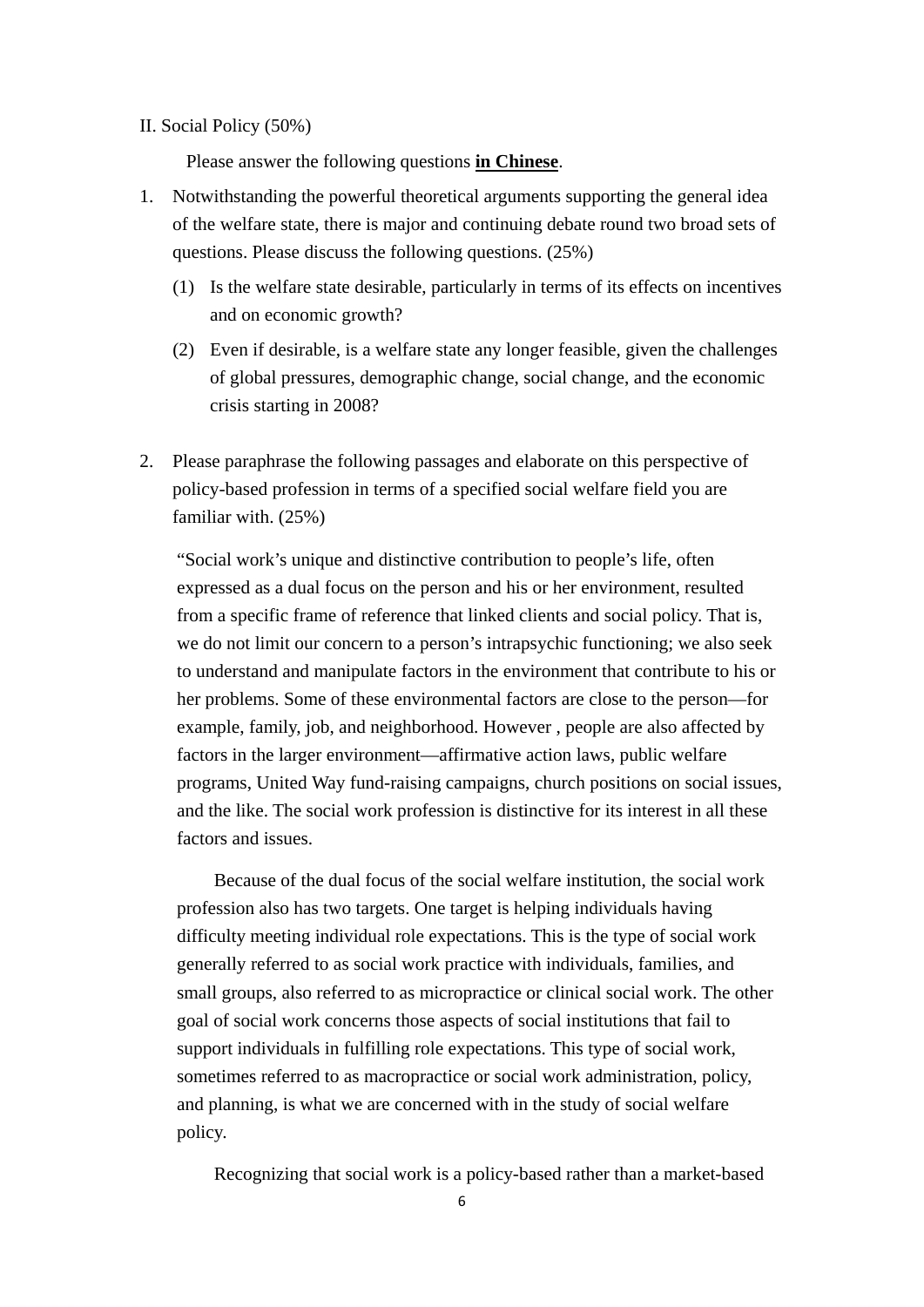profession clarifies and legitimizes the place of social welfare policy as a central concern. First, the policy-based model, while recognizing that the development of technique is important for any profession, also recognizes that functions do not need to be excluded from a profession's concern simply because they are not amenable to the development of narrow, specific procedures. This recognition legitimizes the inclusion of policy content such as policy analysis, administration, negotiation, planning, and so forth. Such inclusion has often been questioned because it was viewed as not being amenable to the development of "educationally communicable techniques." Second, the policy-based model recognizes that the social work profession will probably always exist in an organizational context and that social work's long experience in providing services within this context should be viewed as a strength rather than a weakness of the profession. Finally, the policy-based model explicitly recognizes the policy system as a major factor in social work practice and emphasizes that understanding this system is every bit as important for social work practitioners as understanding basic concepts of human behavior."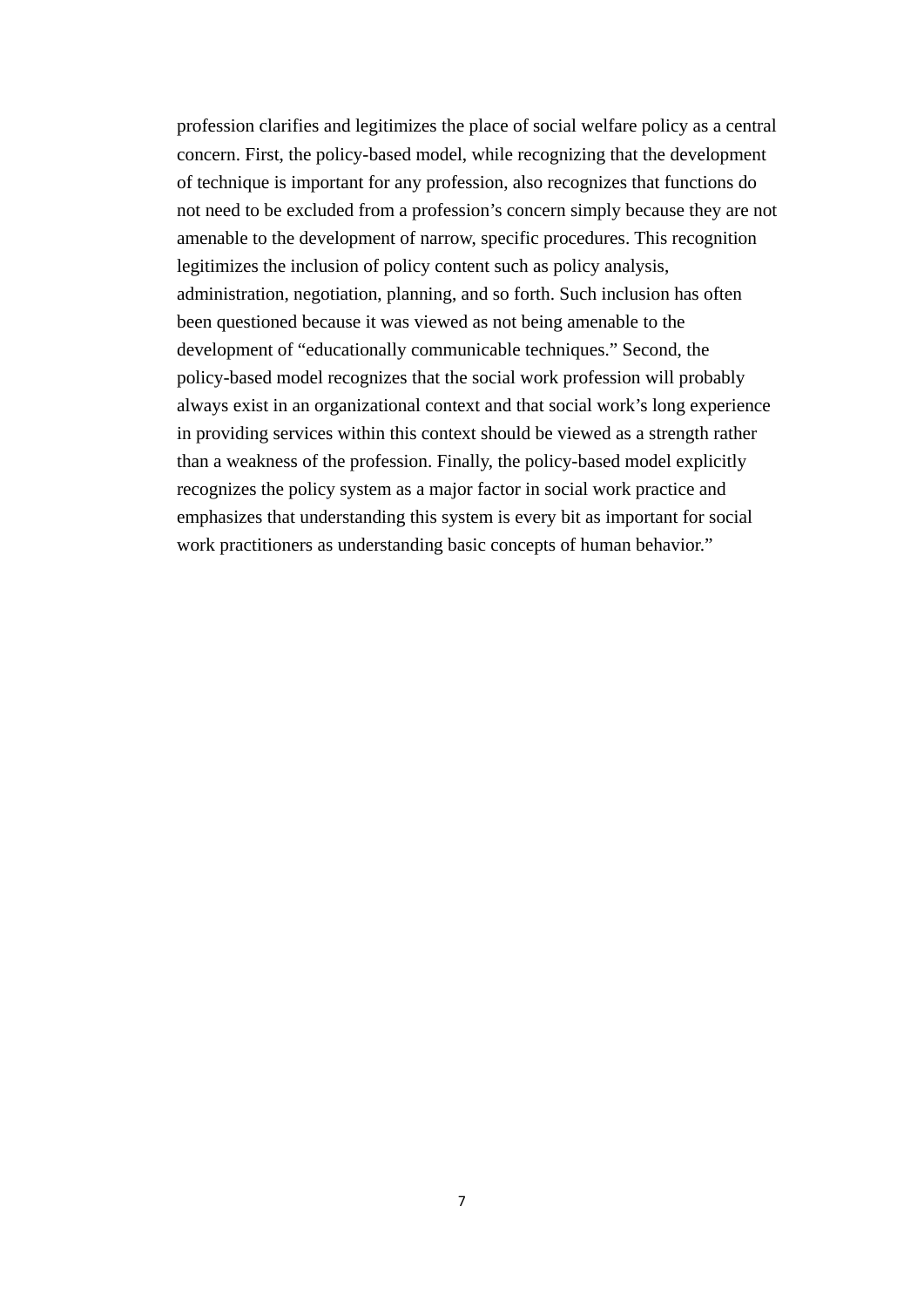# 國立臺灣大學社會工作學系 104 學年度博士班入學考試 科目:社會研究方法

- 一、 近年社會工作專業在研究與實務不斷地對話中,產生了 community‐engaged research 的研究新曲徑(approach)。請選擇一個社會議題以此取徑進行研究,並摘要 說明其研究目的、研究方法、研究對象選擇與維持、研究工具、資料收集、資料分 析、及研究結論與分享。請答題時要注意凸顯此研究取徑的特色與重點。(25 分)
- 二、 請以你報考時所繳交的研究計畫主題為例,詳細說明你的研究理論、選擇此理論 的原因、以及依據此理論所進行的研究「概念化」過程。(25 分)

三、 針對下面簡述的研究案例說明,回答下列的幾個問題。

折年來,隨著人口快速高齡化,老年人口在台灣社會的比例已經超過 10%,他們的 健康與否挑戰著台灣健康體系的支撐能力。因此,從事老年研究的學者提出「健康促進」 將有助於老年時期的生活品質,縮短老人的醫療照顧時期。為了實踐老人的健康促進, 松柏老人福利中心在 4-6 月中舉辦「陽光老人」的介入方案,內容將包括生理、心理、 社會三個層面的健康促進,目的在知道這樣的介入方案是否可以提高老人們的生活品 質。請回答以下的問題:(30 分)

- (一) 你會選擇哪一種研究典範來達成上述的研究目的?理由為何?
- (二) 你會提出什麼假設?自變項和依變項分別為何?請提出其操作性定義。
- (三) 為了確定介入方案的淨成效?最好的研究設計為何?請依據上述的介入方案, 詳細說明你的研究設計。

四、下兩個表是一個針對乳癌病友心理健康的複迴歸統計分析結果,請依據列表的統計 結果說明本研究的結論(20 分)。

| 變項                                                | 模式一                    | 模式二                    |  |
|---------------------------------------------------|------------------------|------------------------|--|
| 年齡                                                | $-0.4(0.14)$           | $-0.5(0.13)$           |  |
| 配偶(無偶= $0$ )                                      | 2.34(2.82)             | $-0.42(2.62)$          |  |
| 病友團體(無參加=0)                                       | 3.30(2.73)             | 3.48(2.49)             |  |
| 罹癌時間                                              | $-0.46(2.61)$          | 0.50(2.38)             |  |
| 經濟狀況(打平=0)                                        | $-12.76(2.73)$ ***     | $-10.53(2.52)$ ***     |  |
| 增權程度                                              |                        | $3.86(0.71)$ ***       |  |
| 模式顯著度(F)                                          | $F = 5.27***$          | $F = 10.26$ ***        |  |
| $\mathbb{R}^2$                                    | $R^2 = 0.16$           | $R^2 = 0.31$           |  |
| $\triangle$ R <sup>2</sup> (調整後的 R <sup>2</sup> ) | $\triangle R^2 = 0.13$ | $\triangle R^2 = 0.28$ |  |

表一